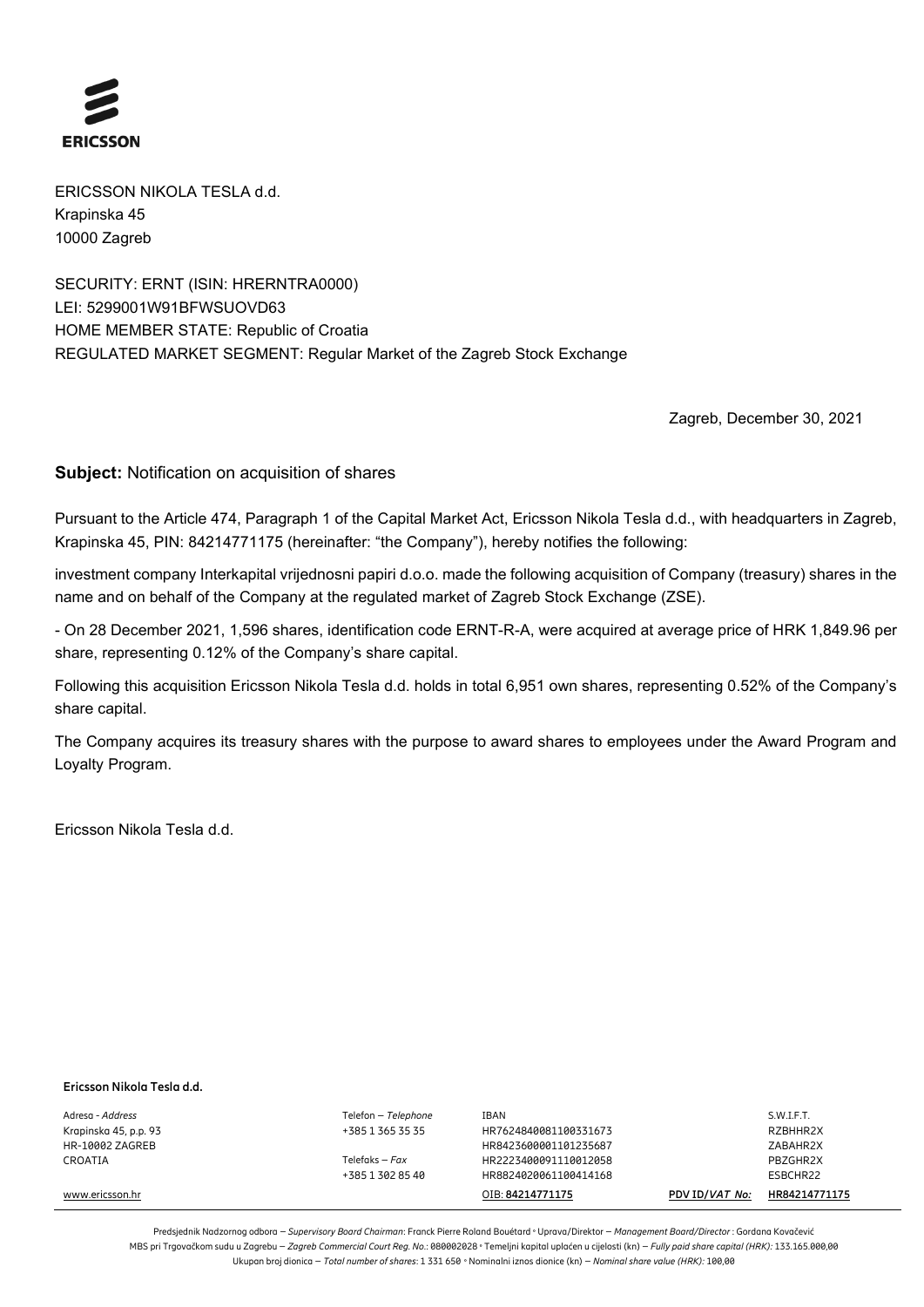

# **INTERKAPITAL vrijednosni papiri d.o.o.**

## **Template for notification on acquisition of shares identification code ERNT, in the name and on behalf of Ericsson Nikola Tesla d.d.**

|                                       | Details of the legal entity filing out the template                                                                                                                                                                        |                                                                                                                                                                         |              |  |  |  |
|---------------------------------------|----------------------------------------------------------------------------------------------------------------------------------------------------------------------------------------------------------------------------|-------------------------------------------------------------------------------------------------------------------------------------------------------------------------|--------------|--|--|--|
|                                       | INTERKAPITAL vrijednosni papiri d.o.o. za poslovanje vrijednosnim papirima                                                                                                                                                 |                                                                                                                                                                         |              |  |  |  |
| Registered seat: Zagreb, Masarykova 1 |                                                                                                                                                                                                                            |                                                                                                                                                                         |              |  |  |  |
| OIB: 68481874507                      |                                                                                                                                                                                                                            |                                                                                                                                                                         |              |  |  |  |
| MBS: 080420080                        |                                                                                                                                                                                                                            |                                                                                                                                                                         |              |  |  |  |
|                                       | Competent Court: Commercial Court in Zagreb                                                                                                                                                                                |                                                                                                                                                                         |              |  |  |  |
| $\overline{c}$                        | <b>Reason for the notification</b>                                                                                                                                                                                         |                                                                                                                                                                         |              |  |  |  |
| a)                                    | Acquisition of shares identification code ERNT, in the name and on behalf of Ericsson Nikola Tesla d.d., pursuant to Contract on<br>Brokerage Services, for the purpose of execution of the Treasury Share Buyback Program |                                                                                                                                                                         |              |  |  |  |
| $\mathbf{b}$                          | Initial notification /Amendment                                                                                                                                                                                            | <b>INITIAL NOTIFICATION</b>                                                                                                                                             |              |  |  |  |
|                                       |                                                                                                                                                                                                                            | Indication that this is an initial notification or an amendment to prior notifications. In case<br>of amendment, explain the error that this notification is amending.] |              |  |  |  |
| 3                                     | Details of the issuer                                                                                                                                                                                                      |                                                                                                                                                                         |              |  |  |  |
| a)                                    | Name                                                                                                                                                                                                                       | Ericsson Nikola Tesla d.d.                                                                                                                                              |              |  |  |  |
| $\mathbf{b}$                          | LEI                                                                                                                                                                                                                        | 5299001W91BFWSUOVD63                                                                                                                                                    |              |  |  |  |
| 4                                     | Details of the transaction(s): section to be repeated for each date and each place where transactions have been conducted                                                                                                  |                                                                                                                                                                         |              |  |  |  |
| a)                                    | Description of the financial                                                                                                                                                                                               | <b>Shares</b>                                                                                                                                                           |              |  |  |  |
|                                       | instrument, type of instrument                                                                                                                                                                                             |                                                                                                                                                                         |              |  |  |  |
|                                       | Identification code                                                                                                                                                                                                        | Ordinary shares of the issuer Ericsson Nikola Tesla d.d.                                                                                                                |              |  |  |  |
|                                       |                                                                                                                                                                                                                            | Identification code: ERNT                                                                                                                                               |              |  |  |  |
|                                       |                                                                                                                                                                                                                            | <b>ISIN: HRERNTRA0000</b>                                                                                                                                               |              |  |  |  |
| b)                                    | Nature of the transaction                                                                                                                                                                                                  | Acquisition of shares                                                                                                                                                   |              |  |  |  |
| c)                                    | $Price(s)$ and volume $(s)$                                                                                                                                                                                                | Price(s)                                                                                                                                                                | Volume(s)    |  |  |  |
|                                       |                                                                                                                                                                                                                            | 1,850.00                                                                                                                                                                | 1,500        |  |  |  |
|                                       |                                                                                                                                                                                                                            | 1,850.00                                                                                                                                                                | 40           |  |  |  |
|                                       |                                                                                                                                                                                                                            | 1,850.00                                                                                                                                                                | 45           |  |  |  |
|                                       |                                                                                                                                                                                                                            | 1,845.00                                                                                                                                                                | 10           |  |  |  |
|                                       |                                                                                                                                                                                                                            | 1,840.00                                                                                                                                                                | $\mathbf{1}$ |  |  |  |

### **Ericsson Nikola Tesla d.d.**

| Adresa - Address      | Telefon - Telephone | IBAN                  |                | S.W.I.F.T.    |
|-----------------------|---------------------|-----------------------|----------------|---------------|
| Krapinska 45, p.p. 93 | +385 1 365 35 35    | HR7624840081100331673 |                | RZBHHR2X      |
| HR-10002 ZAGREB       |                     | HR8423600001101235687 |                | ZABAHR2X      |
| CROATIA               | Telefaks – $Fax$    | HR2223400091110012058 |                | PBZGHR2X      |
|                       | +385 1 302 85 40    | HR8824020061100414168 |                | ESBCHR22      |
| www.ericsson.hr       |                     | OIB: 84214771175      | PDV ID/VAT No: | HR84214771175 |

Predsjednik Nadzornog odbora – *Supervisory Board Chairman*: Franck Pierre Roland Bouétard **°** Uprava/Direktor – *Management Board/Director* : Gordana Kovačević MBS pri Trgovačkom sudu u Zagrebu – *Zagreb Commercial Court Reg. No*.: 080002028 **°** Temeljni kapital uplaćen u cijelosti (kn) – *Fully paid share capital (HRK):* 133.165.000,00 Ukupan broj dionica – *Total number of shares*: 1 331 650 **°** Nominalni iznos dionice (kn) – *Nominal share value (HRK):* 100,00